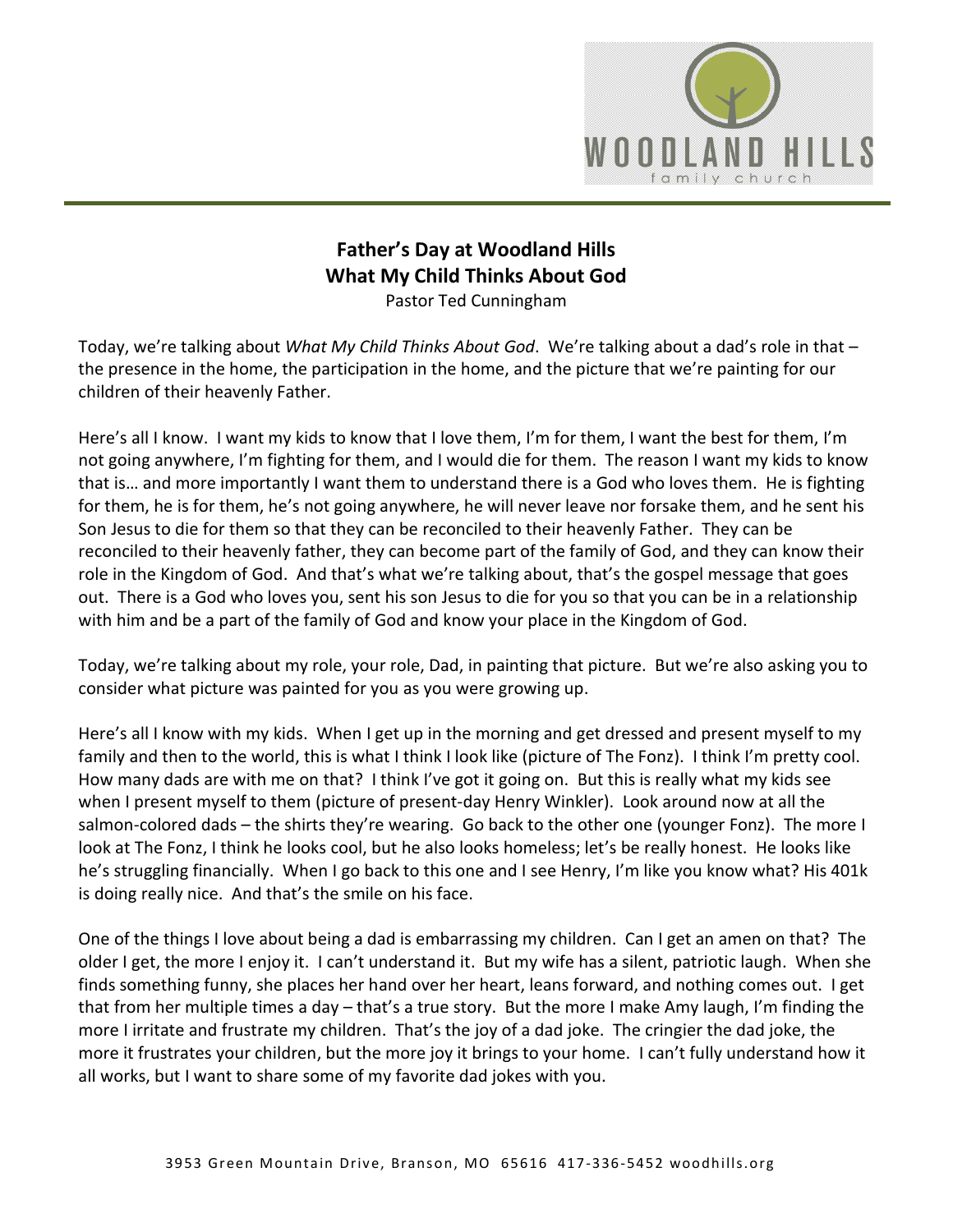Dads, don't leave me up here. As a band of brothers, join with me in laughing at this and watch your kids roll their eyes. This is our day, this ain't our kids' day, okay?

*I tell dad jokes, but I don't have any kids. I'm a faux pa*. Let's just keep rolling with these.

*Why do melons have weddings? Because they can't elope*. That's awesome!

*What's the most detail-oriented ocean? The Pacific*. Oh, we're losing steam here; let's keep going.

*Rest in peace boiled water, you will be mist*. This is on the screen, but I always love when you have to explain a joke afterwards to your kids. It makes it even worse.

*I'm so good at sleeping I could to it with my eyes closed.* 

*And where do dads keep all these jokes? In a dadabase*. Come on! I'm awesome and I don't care what anybody else says about it.

I heard a great one this week. *A guy said, "Yeah, I told my wife that she painted her eyebrows too high and she seemed surprised."* I thought that was a good one.

I'm looking at Sam Watson and he's like, "Can we move on with the gospel, please?"

Yes, we are going to move on with the gospel.

Let me get an amen on this, Dad. This is true. **I am not a perfect father, but I have a perfect heavenly Father.** I get that I don't have perfection, but today, we're talking about the fact that I'm a reflection in my home of the perfect heavenly Father. Dad, you are a reflection of the heavenly Father, and that's why your presence and participation in the home matters. You're not always going to get it right, but we stay engaged. Why? Because we want our kids to know, *I love you, I'm for you, I'm not going anywhere, I'm fighting for you, and I would die for you.* I want this to be a constant reflection of what they know about God.

Here's what we know from my words and actions, from your words and actions: **A father's words and actions are like brush strokes of a picture he's painting of our heavenly Father**. I've been diving into Paul's letters the last few weeks and just watching and even feeling his pain when he has to explain to the church, when he has to explain to people who are new in the faith why he's doing what he's doing. He's not just going to present the gospel – God loves you, he sent his Son Jesus to die for you so you can have a relationship with him and be reconciled to him. This is the gospel that he presents everywhere he goes. And yet, his motives are questioned, and he has to spend time explaining to them this is, why I am doing this.

As I've been reading that as a dad lately… I have a 16-year-old and a soon-to-be 18-year-old. How many of us understand often as parents we have to explain to our children why we do what we do, why we say what we say.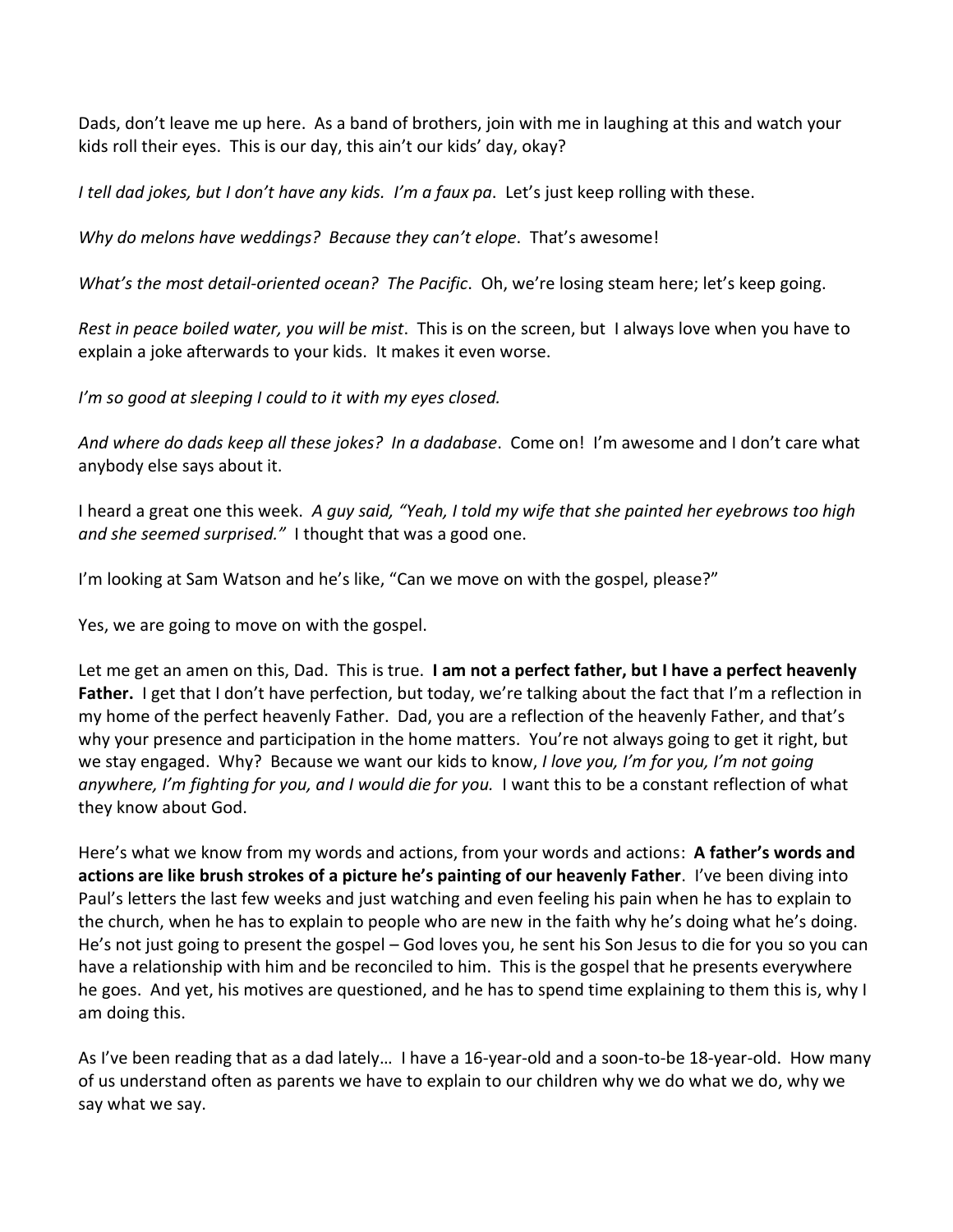And we have to let them know that from the time, "Hey, your mom and I don't sit up at night after you go to bed wringing our hands thinking about how we can make your life miserable." But sometimes we just don't explain the truth to our kids, but we have to often back up and explain to them the why. It's not a "because a said so." You get, no less than six times, in 1 Thessalonians 2 that Paul has to tell the church, "Hey, here's what we're doing when we bring the gospel to you."

And we want to make this very clear. He has to talk about the fact that we're not bringing it to you in error or with impure motives. *3 For the appeal we make does not spring from error or impure motives, nor are we trying to trick you.* I just think about the dad in here right now that you were brought here today as a part of your gift. I always think about, "Hey, Dad, Happy Father's Day, we're taking you to church." And you haven't been to church in a very long time. You walk in here… I get it; you are questioning the motives of this church. "Why the games? Why the hot dogs? Why the hot coffee, iced coffee? What's going on?" And you can begin to think through our motives and begin to go, "Okay, is there a bait and switch going on here?"

I'm here to tell you... No. There isn't a bait and switch. We're not coming to you with motives. And then we just took an offering and you're like, "Oh, there it is. They give you a hot dog and they want a check. They say free coffee, but there ain't nothing free about it." Please here me. We want nothing from you; we want something for you. We're not here to trick you. We want to present the gospel as clearly as we can but understanding there are those who receive it and there will be those who question it.

That's why Paul has to share this with the church at Thessalonica. *4 On the contrary, we speak as those approved by God to be entrusted with the gospel.* That Jesus dies and rose again, that your sins can be forgiven. You can be reconciled to your heavenly Father, become part of the family of God, know that Heaven is your home and know your place in the Kingdom of God. That is the message. *We are not trying to please people but God, who tests our hearts. 5 You know we never used flattery…* We weren't trying to impress. *…nor did we put on a mask to cover up greed…* We are not doing this to make money. We're not doing this to get something from you. We're not doing this to line our pockets; that's not the purpose of this at all. ….*God is our witness. 6 We were not looking for praise from people, not from you or anyone else, even though as apostles of Christ we could have asserted our authority.*

He's saying, "While we were with you, we came to you like a mother who cares for her children, and a mom is selfless, a mom provides for her children, gives something to her children, and isn't getting anything in return. We could have asserted our authority and demanded that you pay us and take care of our physical needs while we're here, but we didn't to that. That's not the approach that we took. We didn't want something from you; we wanted something for you."

We teach this at Woodland Hills – the idea of asserting authority. We would use the word *control*. We know that parenting is a journey from **control to influence**. You will be a parent until you draw your last breath, but you will be parenting for a very short season. I'm entering into the season and I'm already in the season of influence. Who here has children under the age of five? This is the most control you'll ever have. It's face to face, go to your room, brush your teeth, make your bed, get dressed, get in the car. It's control. You are asserting authority. But guess what? With every day, every week, every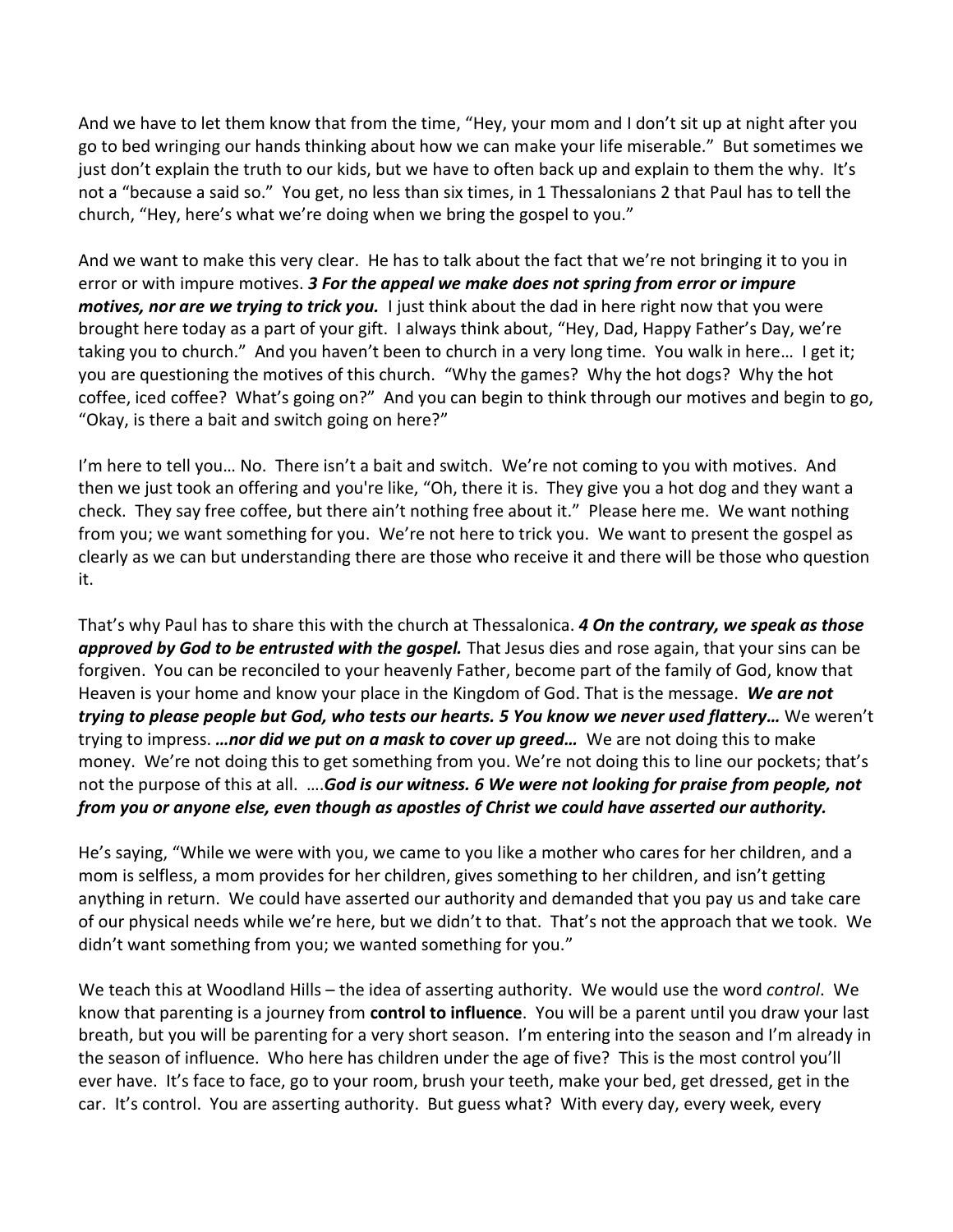month, every year of that child's life, you're losing control. We say here at this church we hope to replace the loss of control with influence. I want to be a voice of influence in the life of my child and that is moving from face to face to shoulder to shoulder.

Watch this great outline he give us. He says that's not at all how we came to you, forcing our way and trying to trick you and deceive you with the gospel message. No. Our approach – and this is a great outline for every single dad in the place. He says in 1 Thessalonian 2 - *11 For you know that we dealt with each of you as a father deals with his own children…* How does a father deal with his own children? *12 …encouraging, comforting, and urging you to live lives worthy of God, who calls you into his kingdom and glory.*

My son has been driving now for three weeks, on his own. He got his license. While I was teaching him the last year and every year up to then, I was in complete control. I got in the passenger seat, teaching him to drive. I don't have as much control because I have no foot pedals. Can I get an amen on that? I have no steering wheel, but I have a hand on the parking brake. Everybody knows what I'm talking about there. I'm ready at a moment's notice. But I don't have as much control.

He got his license on June 3 and I lost all control. I'm not in the car with him anymore. You're like, "You still have a little control. You can take the keys," Yeah, put that aside for a second. But he's now getting in the car and taking out of the driveway by himself, and I still want influence. When he comes back home, I want to be encouraging, comforting, and still urging. "Hey, how did it go?" If you want to be a voice of influence, ask question more that making demands. "Hey, how did it go? Did you deal with any drivers today?" I've been trying to teach him. I know the turn lane, no one in Branson pays attention to a double yellow line. Nobody does. And I know when it breaks up there, that's the turn lane, but they start lining up a half a mile back, especially up there at the one turn by the fire station. That drives me insane. You have to watch because there are going to hit you from behind and act like it's your fault; you should be very careful. Anything happen in that today?" "No, everything was good." "How about the roundabouts? Have any issues on the roundabouts? About 50% of people know how to use roundabouts. I'm asking questions and he's able to share with me and then I'm able to share with him.

Think about this in the home when it comes to your child's faith. Encouraging, comforting, and urging them to live lives worthy of God. I want to encourage, comfort, and urge. I can't control. One of the greatest mistakes we make as parents is treating our children like children right up until the very moment we expect them to be an adult. And this is why when a lot of kids leave home after being heavily controlled for 18 to 20 years, they get out and they lose their minds because they don't know how to deal with life when it comes at them.

But if we have a place of influence, right? I want my kids to see and this is why I'm going to continue to encourage, comfort, and urge them with "Your heavenly Father loves you, Jesus died for you, Heaven is your home, you're part of the family of God, know your place in the Kingdom of God who calls you into his kingdom and that you would live a life worthy of bringing glory to him" This is what Paul is doing. Here is the original language behind this outline. "To call to one's side." That is influence.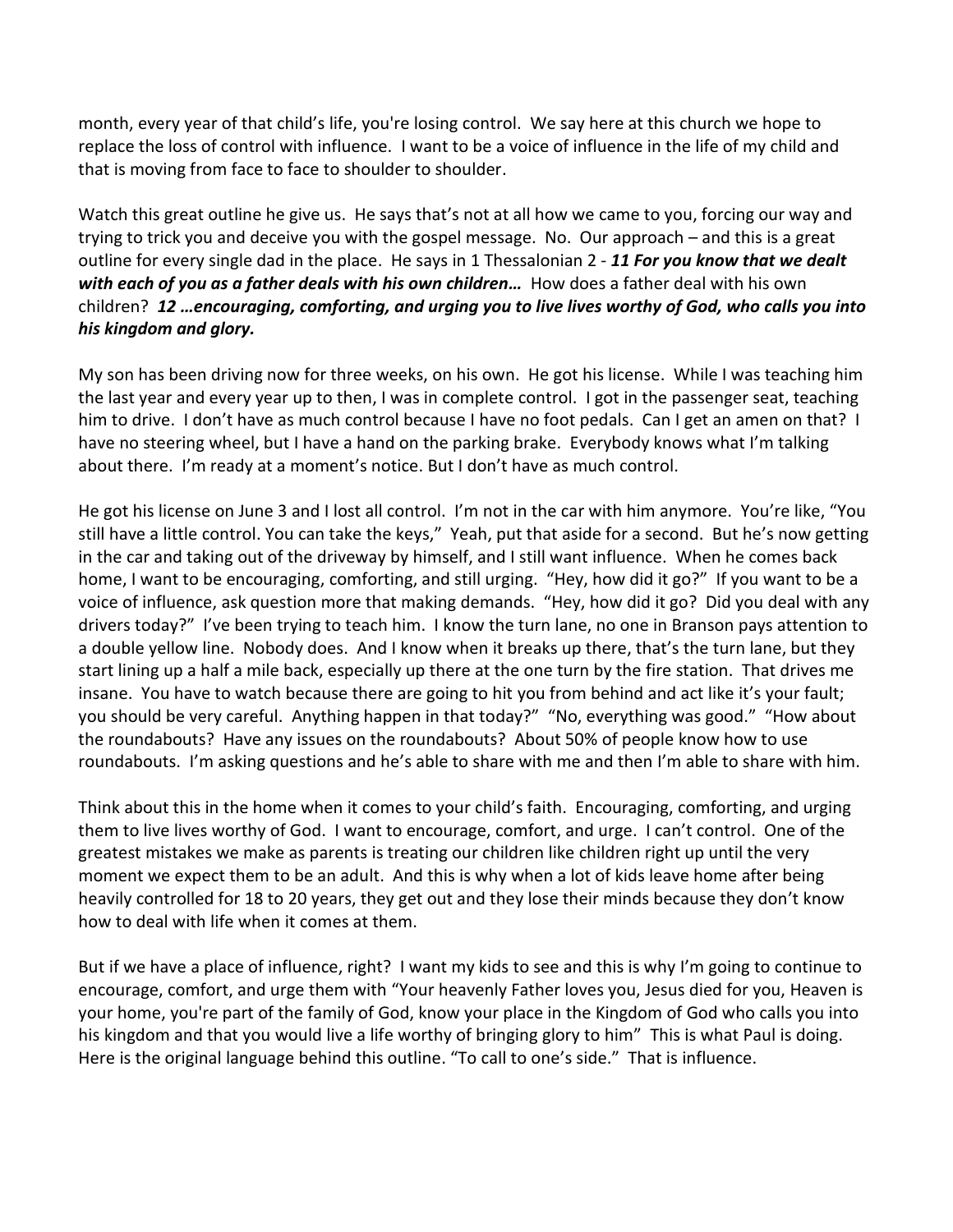The control season is face to face and going at your kid, right in their face, telling then what to do. In the parenting journey, you're moving from that face to face, in your face, get to your room, say your sorry to your brother right now, that's control. But what influence is doing… Seek influence is done best calling to one's side, shoulder to shoulder, walking alongside them in life.

In Ephesian 6: 4, the paraphrase of The Message, we read, *Fathers, don't frustrate your children with no-win scenarios. Take them by the hand and lead them in the way of the Master.* Walking alongside our kids, encouraging them, comforting them, urging them. This is influence, and I'm convinced it's influence that can last a lifetime.

If you've been wondering why your family is so tense at family gatherings, and all your kids are grown and they come home with their spouses and their children, maybe it's because you're still trying to live in a season of control, when really you should be moved into a season of influence by now where you're just encouraging, comforting, and urging.

Dad, we really want to get this today and I think this is Paul's heart. **The presence and the participation of the father changes everything.** I'm not a perfect dad, but staying involved, staying in the trenches when they go through difficult season that's when I press in and lean in even more because I want them to know this is your heavenly Father. When you go through difficult seasons and stages of life, your heavenly Father is there. He's not going anywhere. He loves you. He has your best in mind. He cares for you.

I think sometimes we think the only way we can encourage a child or comfort a child or urge a child is by saying the words, "I'm proud of you." There is far more that we can say to our kids. "I love you, I'm there for you, I'm not going anywhere, I'm here, let me know if you need anything. What can I do to help you?" And presence and participation are also the brush strokes that are painting a picture of God for each of your children.

A.W. Tozer put it this way*: "The most important thing about you is what you think about when you think about God."* The most important thing about you is the picture of God that you have and what you think about when you think about God.

Pastor Louie Giglio, years ago, I heard him at a conference share all of these pictures of God. It was one of those talks where I memorized it the first time I heard it because I saw for myself and in my own life pictures of the heavenly Father that I had. And he listed them. I think this is why Joe White is so effective in communicating because Louie actually had an artist on stage painting each of the pictures of God I'm going to share with your right now. It went into my brain and it never left. I had some course correction. There was some recalibrating I needed to do in my own life with my own understanding of my heavenly father. Not just from a theological perspective in studying the Bible, but in a daily walk and relationship with Him.

The first picture that he painted was the **Distant God**. Some of you have this picture of God that he's not one that's there for you, he's not walking with your, he's not close. Some of you would even add he's distant and angry. He's mad at you all the time. I want you to see how that picture was painted for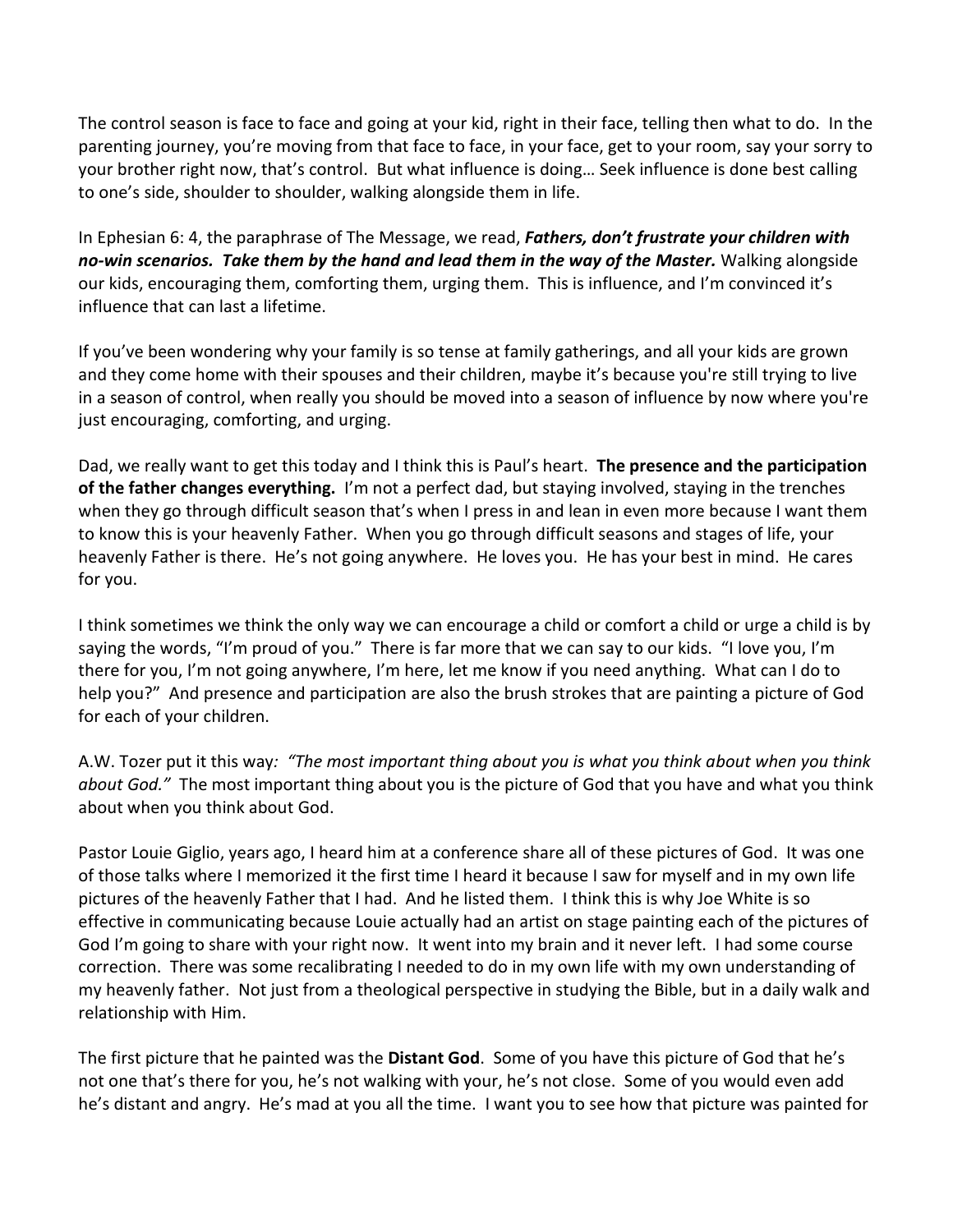you maybe from the way your dad was present or absent in the home, how he participated or maybe neglected your in the home. So, it just painted this idea for you that God is distant. He's not one to be in relationship with.

Others of you had a great relationship with Dad, a great relationship with grandparents and you have a picture of God that he's **Grandpa God**. You have no problem jumping up in his lap and snuggling. This is your walk with the Lord. You see him as very warm, very receptive, very inviting. You see him lighting up when he sees you coming. Because isn't that a grandpa?

Others in here have the picture of the **Stained-Glass God**. If you want to be with God, you have to go somewhere. There's a building that you have to be in. I want to remind you of our theology here. The church is not a building. The church is the family of God. The church is not a day of the week. God is not someone you meet with once a week and in a certain location. He's one that walks with you and talks with you. I'm singing a hymn right now, ain't I? All along the way. You get what we're saying. But you just have this view and that's why for many, going to church is so important. Because that's where you go to have your relationship with God. This is the picture that was painted for you.

For others, it gets a little bit more tangible. You would see God as **OnStar God**. You really only hit the button… and that blue button is prayer and really the only time I talk to my heavenly Father is when I need direction in life. When I'm going through a difficult season or stage, or when I'm needing some understanding. Do I accept this invitation to college? Do I receive this proposal? Do I make a proposal? And that's whey you're pressing the button, seeking God more than ever.

For others, the picture of God is an **ATM God**. You really only go to him when you need something. And maybe that was your dad growing up. You didn't have a real relationship with him, but you knew his wallet was always open. And when you needed something, you could go to him, and a lot of times, giving you something got you off his back. So, you have an ATM God.

I kind of grew up with this picture of God – **Score Keeper God**. Based on how I behaved and what I did, determined his love for me. I didn't get that from my parents, but I did get that from the church that I grew up in. I'm going to tell you, this picture of God… there are many of you here at Woodland Hills Family Church that have this picture. It comes out… it's subtle. "Hey, I hope the good Lord lets me in." Every time I hear that I think Score keeper God, and I'm crushed because I want you to understand you are not going to draw your last breath, stand before the Lord and there's this ginormous scale with all of your good stuff is on this side and all of your bad stuff is on the other side. And you're just hoping the good outweighs the bad.

That is not the gospel. I don't care. You can be nothing but good and guess what? None of your works, good works, the absence of bad works, none of that bring you into a right relationship with your heavenly Father. Jesus brings you into a right relationship with the heavenly Father. For it is by grace you are saved through faith; it's not of works. But some of you have this Scorekeeper God because adults related to you in such a way that they leaned into you, they held you, they enjoyed you more when you were behaving. When you weren't behaving, you were like, "Do they love me? Do they even care to be around me?"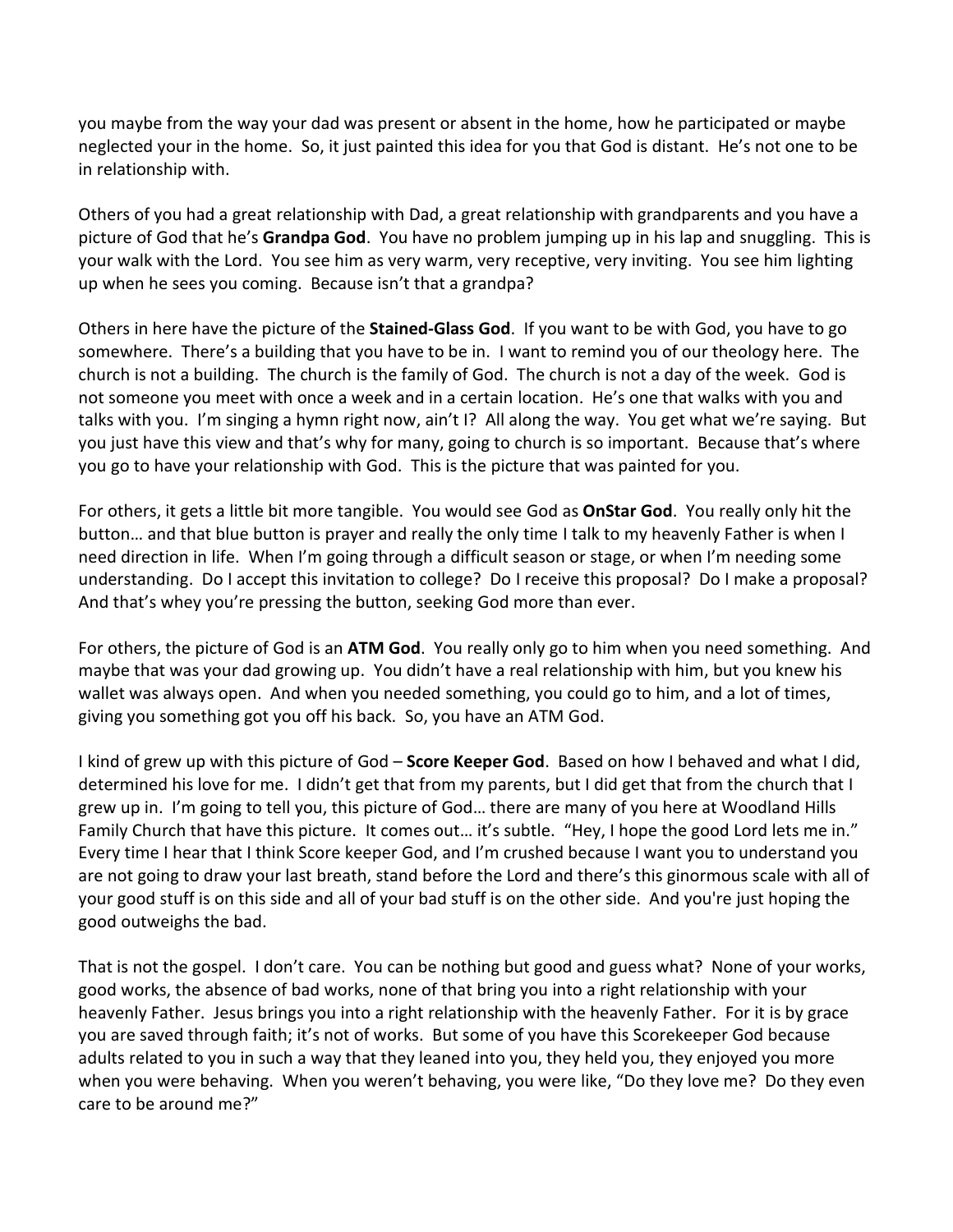I read a great article this week from a staff member at Campus Crusade. I was kind of reading multiple articles and this lady was talking about how her dad was just like a protector and cared for her. She's been on staff at Campus Crusade for over 20 years. Her was always there, always protecting her. I just had this vision in my mind. It's the dad I want to be. I put that picture of Fonzie up there but I really, most day, feel like Liam Neeson. I'm just going to be 100% honest with you. I'm ready at a moment's notice. I'm the protector. I'm not just a provider; I'm there. And you know every dad has those moments where there like *Man, I hope something goes down right now. I want to show my family I've got it.*

I missed my opportunity. I fly a lot, but… A friend of mine texted me this. I heard about it. Did anybody hear about the emergency landing in Oklahoma City? Some guy lost it on a commercial flight and stormed… First of all, he walked on the plane with a helmet, elbow pads, and knee pads. Maybe that was a first sign they should have looked at. He stormed the front. Like I mean went to the front. He was trying to get in and cause a ruckus.

I'm just here to tell you I've been waiting for this announcement on an airplane my whole life. I'm 47 and that I wasn't on this plane frustrates me. But this is what the pilot said: "This is your captain speaking. We'd like all strong males to the front of the aircraft to handle a problem passenger." This is it! Here we go, right? That's me. I was ready for it. I would have had to be traveling alone. Amy would be like, "Just sit down. You see all those other guys that went up there?" I know there are 20-30 guys going absolutely nuts. I had to love what my friend said after he sent me that exact quote. He said, "Yeah, there was no gender confusion at all on this one." Right? Because we still need men. And dads who are present and participating and ready to take out any threat to the family.

Now, that lady didn't say any of this in her article that she wrote for Campus Crusade, but that's where I was at while I was reading it. I think I just described for you, and I think this would be fair to say, that's her picture of her dad. I never had to question whether my dad was going to protect us, provide for us, or care for us. Never once did I ever have to question that. She said, "But I never really heard 'I love you,' never got affection… Tune in here for just a second, dad; this is so important. She said, "So, I got God as protector, I got God as provider, I got a heavenly father who was there any moment I needed him. What I didn't get and couldn't really relate to… So, this picture of God is our steps and our days. She goes, "What I couldn't really relate to was this Father in Heaven who lavishes his love on his children. That part I couldn't get." She makes this one statement, "Our earthly fathers, whether affectionate and loving, unpredictable and violent, absent or even non-existent, affect, in almost an intrinsic way, how we perceive our Father in Heaven and his feelings for us."

Let me be just crystal clear for the one whose father was absent or non-existent. Psalms 68: 5 says, *He is the Father to the fatherless*.

You have a heavenly father who loves you, who's for you, who's not going anywhere, and sent his Son to die for you so that you could be part of his family and could be reconciled in a relationship with him.

Marriage and family therapist that I deeply respect, Norman Wright, does a lot of work with couples, a lot of work with individuals. He's a therapist who helps people deal with the father wound, that absent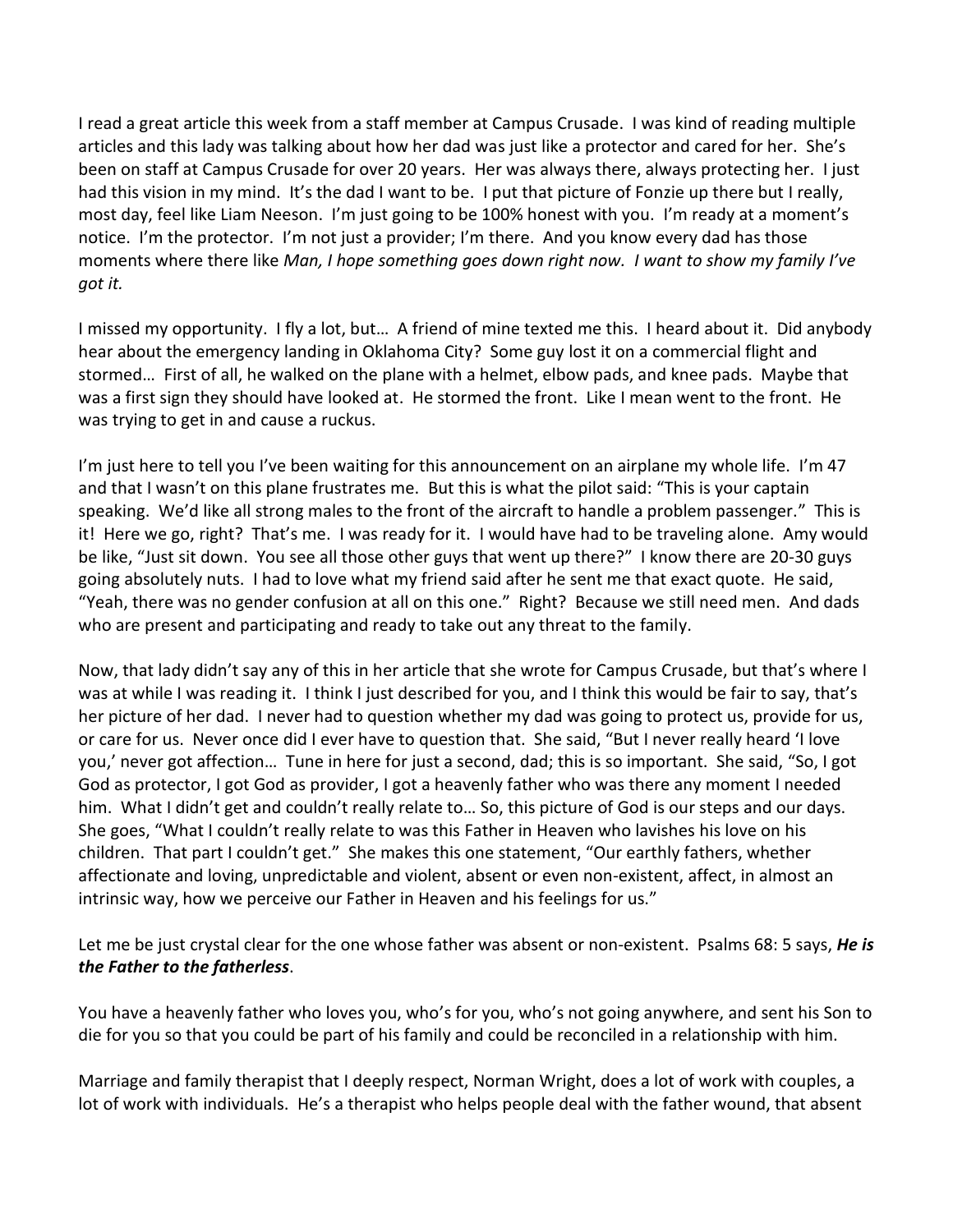or missing father and what it creates. Think about this when you're getting married and what it takes into your marriage, into your family of origin. He does a great job with two books that I recommend. He has a book called *Healing for the Father Wound*. Maybe you don't see the parallel here, but if you are struggling in a marriage right now or maybe new in marriage and don't understand some of the things going on, you know that there are some situations that maybe with your husband or your wife there was some father wound issues to deal with. I can't encourage this enough.

He also wrote a great little book called *Always Daddy's Girl*. In this book, he paints the picture of the earthly dad and then how that can begin to shape for us our view of God. I'm just going to give you a few of them, kind of a summary of what he shares in Always Daddy's Girl.

If your father was a pushy man who was inconsiderate of you or who violated and used you, you may see God in the same way. You probably feel cheap or worthless in God's eyes and perhaps feel that you deserve to be taken advantage of by others.

If your father was like a drill sergeant, demanding more and more from you with no expression of satisfaction or burning with anger with no tolerance for mistakes, you may have cast God in your earthly dad's image.

If your father was a weakling and you couldn't depend on him to help you or defend you, your image of God may be that of a weaking. You may feel that you are unworthy of God's comfort or support or that he is unable to help you.

I think a lot of people can relate to this next one. If your father was overly critical and constantly came down hard on you or if he didn't believe in you or your capabilities and discouraged your from trying, you may perceive God in the same way. You don't feel as if you are worth God's respect or trust.

But if your father was patient, you're more likely to see God as patient and available for you. You feel that you are worth God's time and concern.

If your father was a giving man, you may perceive God as someone who gives to you and supports you. You feel that you are worth God's support and encouragement.

If your father accepted you, you tend to see God accepting you regardless of what you do.

If he protected you, you probably perceive God as your protector in life.

Dad, we have an important role to play, and it starts with our presence and our participation. Just keep in mind it's not perfection but it's the reflection that we are giving to our children each and every day.

Paul said in 1 Corinthians 11: 1 *Follow my example…* we've talked a lot about the example that obviously we are setting as dads, but let's not forget the rest of this. *…as I follow the example of Christ*.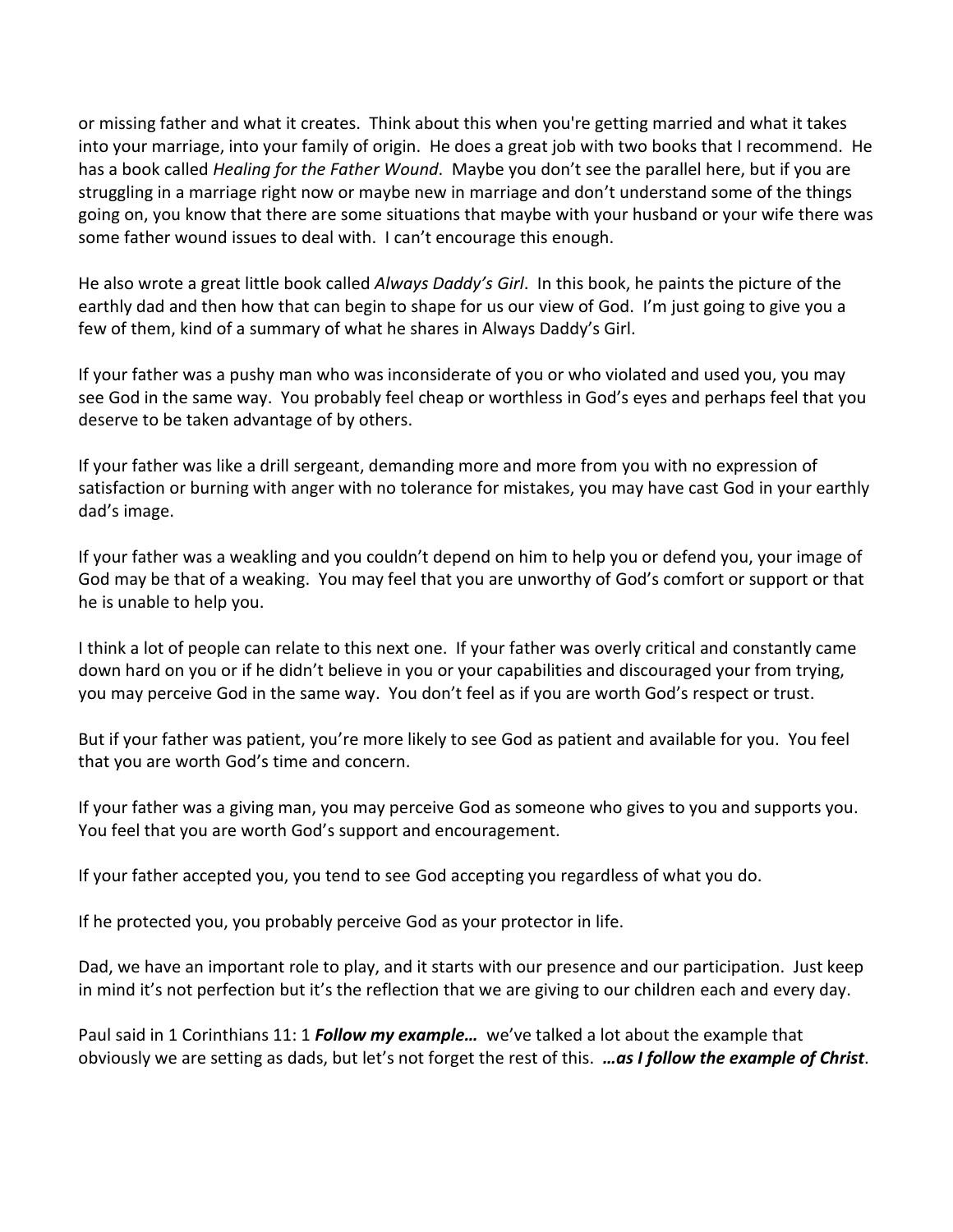Follow me as I follow Christ. Walk with me. Come shoulder to shoulder with me as I walk with the Savior. When I make mistakes, we're going to the Savior. I'm going to confess my sins before my Father in Heaven, thankful for the forgiveness, and I'm also going to confess that to my children. Walking alongside. Follow my example as I am still growing.

I think about that often. We had a great family conversation last night; my kids have some pretty strong opinions right now in life. That's what you get when your kids are becoming adults. We got into a pretty heated political conversation. I felt myself bowing up and going… Because I live with this constant thought that my opinions are 99.9% correct. Raise your hand, Dad, if that's you. "Just shut up and listen to me for just two seconds and once I clearly lay out the outline, you're going to be convinced." Well, they're not. And it kept going though my head, encouraging, comforting, and urging. Bowing up, shutting down, escalating… I want to hear their pointing of view. As we talked about this, I just felt like the influence of Ronald Regan in our home was slipping. Your like, "What were you talking about?" That's for me to keep hidden in our home.

It all comes down to this. Everyone in our family desires to follow Christ, and as a dad, being the reflection, I want to be an example, but I'm leaning on Christ and that relationship. I want to end by quoting theologian, Rodney Atkins. We teach at our church that children are watching, they're listening, they remember, and they repeat. My children are watching me. Even more than that, my children know me way better than you do. They're watching, they're listening, they're remembering, and repeating.

I think theologian Rodney Atkins sums this up the best.

*Driving through town just my boy and me With a happy meal in his booster seat Knowing that he couldn't have the toy 'Till his nuggets were gone*

*Green traffic light turned straight to red I hit my brakes and mumbled under my breath His fries went a flying, and his orange drink covered his lap*

*Well then my four-year-old said a four-letter word That started with "s" and I was concerned So I said son now where did you learn to talk like that*

*He said I've been watching you dad, ain't that cool I'm your buckaroo, I wanna be like you And eat all my food and grow as tall as you are We got cowboy boots and camo pants Yeah, we're just alike, hey ain't we dad I wanna do everything you do So I've been watching you*